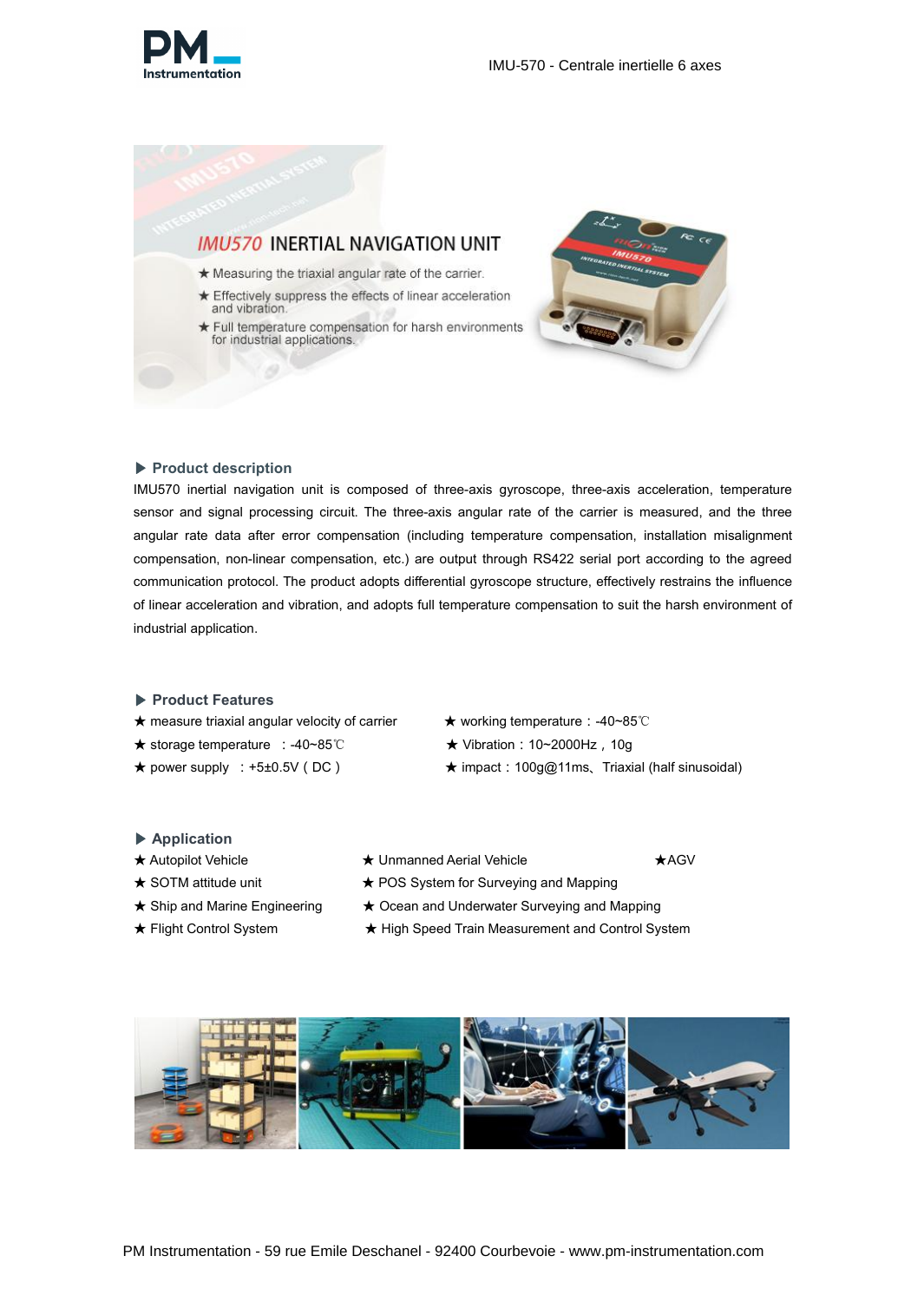

# ▶ **Specification**

| <b>IMU570</b>    |                                            | <b>Parameters</b>                      |  |  |  |
|------------------|--------------------------------------------|----------------------------------------|--|--|--|
|                  | Measuring range                            | 1800°/s                                |  |  |  |
|                  | Zero bias instability<br>(@Allan variance) | ≤8°/h (-20~70 ℃)                       |  |  |  |
|                  | angle random walk (@Allan variance)        | ≤0.13°/√h & 0.24°/√h                   |  |  |  |
|                  | Zero Bias Acceleration Sensitivity         | ≤1°/h/g                                |  |  |  |
| Gyro             | Resolution                                 | ≤0.001 $\degree$ /s                    |  |  |  |
|                  | Scale factor nonlinearity                  | ≤100ppm                                |  |  |  |
|                  | Scale factor repeatability                 | ≤100ppm                                |  |  |  |
|                  | Cross-coupling                             | ≤0.1%                                  |  |  |  |
|                  | <b>Bandwidth</b>                           | $\geq$ 200Hz                           |  |  |  |
|                  | Measuring range                            | ±38g                                   |  |  |  |
|                  | Zero bias instability (@Allan variance)    | 0.019mg                                |  |  |  |
|                  | Zero bias repeatability                    | 0.08mg                                 |  |  |  |
| Accelerometer    | Speed random walk (@Allan variance)        | $0.04$ m/s/ $\sqrt{}$ h                |  |  |  |
|                  | Zero Bias Error in Full Temperature Range  | 0.5mg                                  |  |  |  |
|                  | Weight                                     | (52±5)g                                |  |  |  |
|                  | Power supply voltage                       | $(+5\pm0.5) V(DC)$                     |  |  |  |
|                  | Power supply Current                       | Working current < 0.3A                 |  |  |  |
|                  | Working temperature                        | $-40 - 85^{\circ}$ C                   |  |  |  |
| Other parameters | Storage temperature                        | $-40 - 85^{\circ}$ C                   |  |  |  |
|                  | Vibration                                  | 10~2000Hz, 10g                         |  |  |  |
|                  | Impact                                     | 100g@11ms, Triaxial (half sinusoidal)) |  |  |  |

# ▶ **Electrical characteristics**

IMU570 The electrical connector type of the integrated inertial navigation system is J30J-15ZKP, the specific PIN definition is shown in the table below;

| Pin | Pin Definition     | <b>Type</b>       | <b>Instruction</b>                                                                                           |
|-----|--------------------|-------------------|--------------------------------------------------------------------------------------------------------------|
|     | <b>EARTH</b>       | IN                | Shell connecting pull end, mobile device connecting power                                                    |
| 2   | <b>VDD</b>         | Power<br>positive | GND, fixed equipment connecting housing protection GND (0V)<br>Power positive 4.5VDC~7VDC                    |
| 3   | RS422-RX+(RS485-A) | IN                | Communication interface (-7V~+12V)                                                                           |
| 4   | RS422-TX-(RS485-B) | <b>OUT</b>        | Communication interface (-7V~+12V)                                                                           |
| 5   | RTK-232-GND        | IN                | RTK Communication GND(0V)                                                                                    |
| 6   | RTK-RS232-TX       | <b>OUT</b>        | RTK RS232Communication interface (-15V~+15V)                                                                 |
|     | <b>NRST</b>        | IN                | External reset function (The descending edge is valid and must<br>be enabled by the manufacturer. $\phi$ (b) |
| 8   | ExtTrig            | IN                | External trigger signal (The descending edge is valid and must<br>be enabled by the manufacturer. $\phi$ (c) |
| 9   | <b>GND</b>         | Power<br>negative | Power negative (0V)                                                                                          |
| 10  | RS422-GND          | IN                | RS422(RS485)communication GND (0V)                                                                           |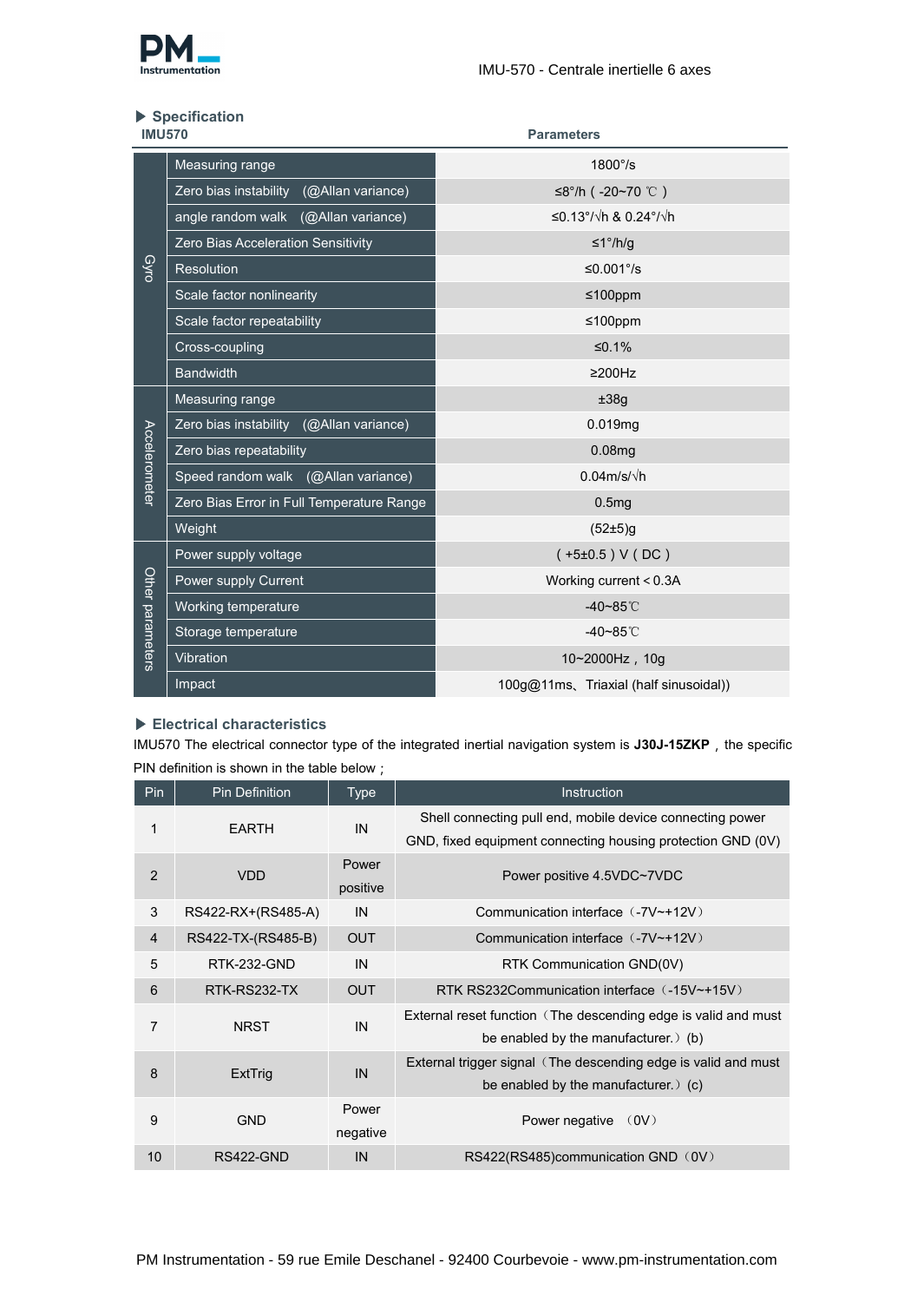

|    | RS422-RX-    | IN         | Communication interface (-7V~+12V)            |
|----|--------------|------------|-----------------------------------------------|
| 12 | RS422-TX+    | <b>OUT</b> | Communication interface (-7V~+12V)            |
| 13 | RTK-RS232-RX | IN         | RTK RS232 Communication interface (-15V~+15V) |
| 14 | RTK-PPS      | IN         | RTK Second pulse input                        |
| 15 | <b>TOV</b>   | OUT        | Output Co-frequency Signal (a)                |

Note:

1) Synchronization signals need to be specially configured according to requirements. The default IMU

integrated inertial navigation system has not this configuration and needs to be suspended.

2) Reset signals need to be specially configured according to requirements. The default IMU integrated inertial navigation system has not this configuration and needs to be suspended.

3) External trigger sources need to be specially configured according to requirements. The default IMU integrated inertial navigation system has not this configuration and needs to be suspended.



# ▶ **Space coordinate system**

# **Right Hand Rule Principle 1**

IMU570 contains three DOF gyroscopes, representing three axes of spatial coordinate system, namely X, Y and Z. The X axis positive is directed forward from the connector to the middle mounting hole of the sticker, the Y axis positive is directed right to the IMU, and the Z axis positive is directed downward to the bottom of the IMU, as shown in Figure 1.



Fig. 1 Space coordinate system of micro-gyroscopes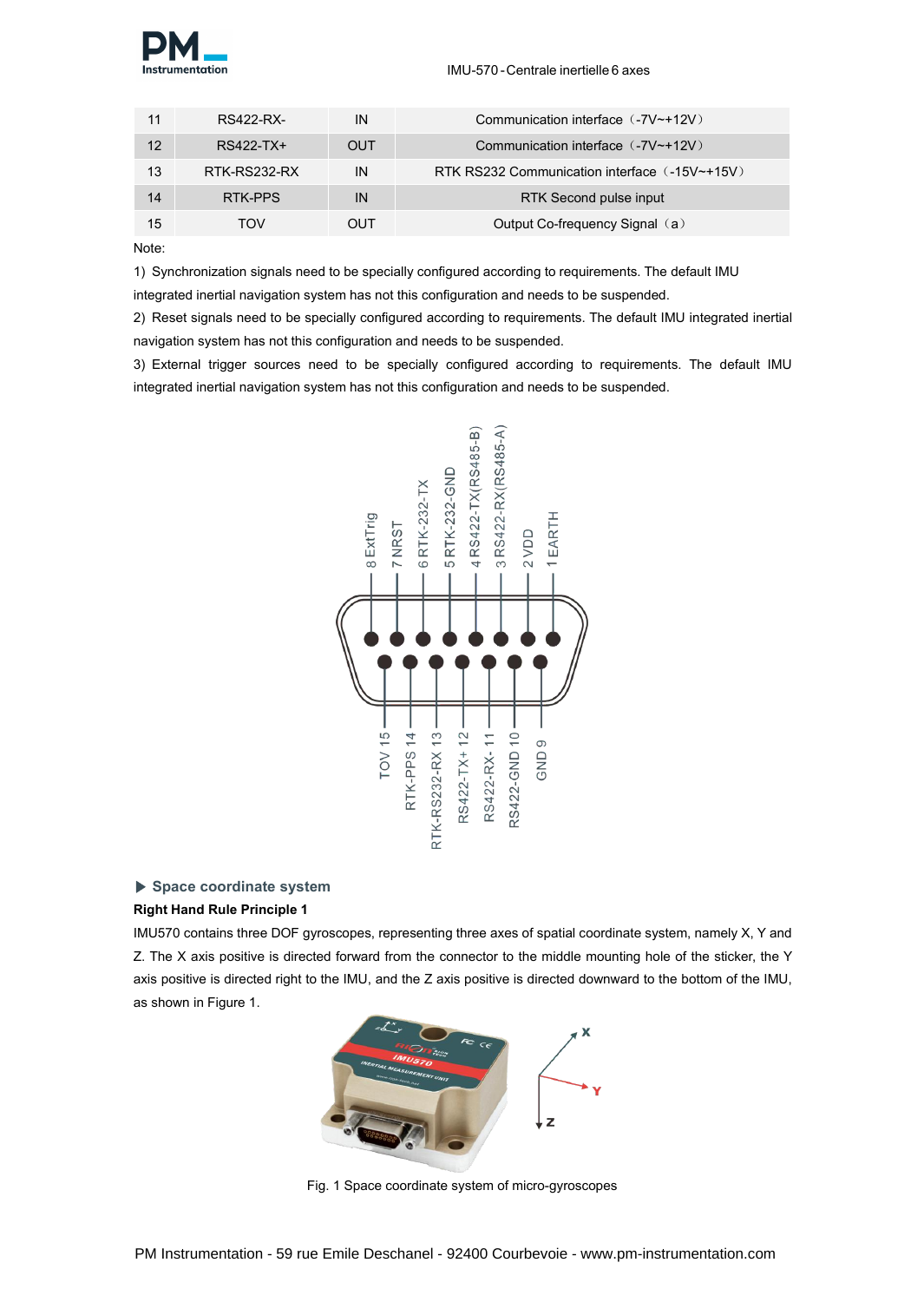

The installation of IMU570 should match the axis of the coordinate system, otherwise the angular velocity data measured are inaccurate. Following Right Hand Rule Principle 1, the axis of the coordinate system can be quickly allocated and determined. Stretch out your right hand and expand your thumb, index finger and middle finger. The direction of thumb finger is X-axis positive; the direction of index finger is Y-axis positive, and the direction of middle finger is Z-axis positive.

#### **Right Hand Rule Principle 2**

IMU570 three DOF gyroscope can measure angular velocity in three directions. Following Right Hand Rule Principle 2, the angular velocity direction of axially rotating coordinate axes can be determined quickly. The right hand grasps the rotation axis and extends the thumb. The direction of the thumb finger is the positive direction of the axis, while the direction of the other four fingers bending is the positive direction of the angular velocity on the axis. On the contrary, the right hand grasps the rotation axis and extends the thumb. The direction of the thumb finger is the negative direction of the axis, and the direction of the other four fingers bending is the angle of the axis. Velocity is negative.

#### ▶ **Dimension**



Fig. 4-1 Plug-in Node Configuration Diagram (Outside the Product)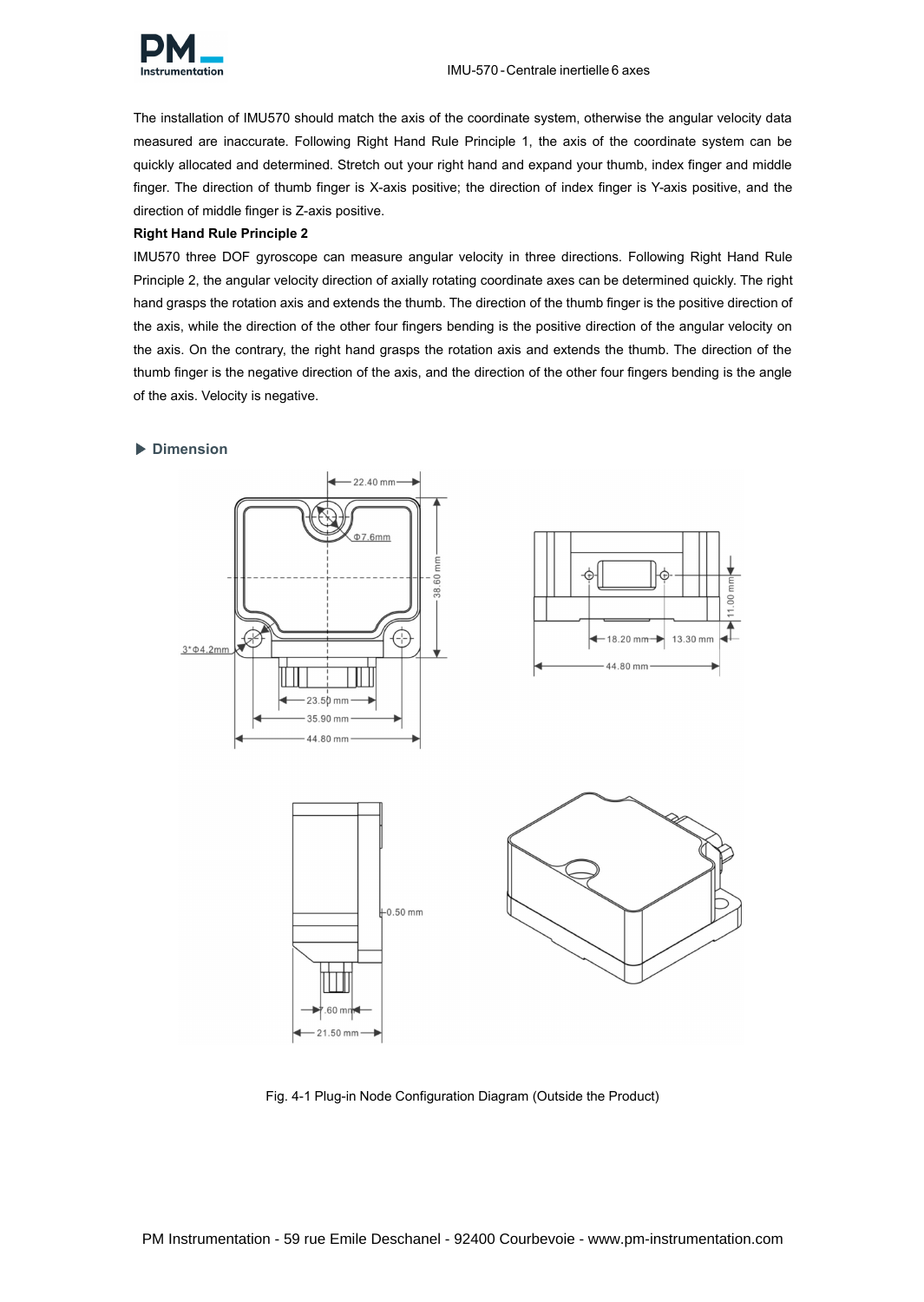

## ▶ **Communication frame format**

| 1.1 Communication frame format |  |  |  |
|--------------------------------|--|--|--|
|                                |  |  |  |

| Domain                       | Frame<br>Synchronization<br><b>Bytes</b> | Frame<br>start<br>byte | <b>CMD</b><br>Command<br>Domain | <b>LEN</b><br>Length     | <b>DATAS</b><br>Data cable | <b>CRC</b> | Frame<br>End Byte |
|------------------------------|------------------------------------------|------------------------|---------------------------------|--------------------------|----------------------------|------------|-------------------|
| Number of<br>bytes<br>(byte) |                                          |                        |                                 |                          | 0 to 504                   |            |                   |
| Instruction                  | Sync.<br>byte                            | Start of<br>byte       | Comma<br>nd                     | Length of<br>the Datas   | Datas                      | <b>CRC</b> | End of Tx<br>byte |
| Value                        | 0xFF                                     | 0x02                   | $\overline{\phantom{a}}$        | $\overline{\phantom{a}}$ | $\overline{\phantom{a}}$   |            | 0x03              |

Notes:

- A, LEN Data length domain includes the number of bytes of data domain (Datas). MSB is in the front, LSB is in the back, and length of 0 means no data domain. The longest data domain length is 504 bytes, and the longest frame byte is 512 bytes.
- B, The calculation of CRC begins with the CMD command domain, including the length domain and the data domain. MSB is in the front and LSB is in the back. The CRC is calculated according to the following functions:

```
uint16 calcCRC(const uint8 *pBuffer, uint16 bufferSize)
\left\{ \right\}uint16 poly = 0x8408;
        uint16 \text{crc} = 0;
        uint8 carry;
        uint8 i bits;
        uint16 j;for (j=0; j<br/>bufferSize; j++)
         \{\text{crc} = \text{crc} ^ pBuffer[j];
                  for (i_bits=0; i_bits<8; i_bits++)
                   \left\{ \right.carry = \text{crc } 0 1;
                            \text{crc} = \text{crc} / 2;if (carry)
                            \left\{ \right.\text{crc} = \text{crc} \text{'poly};\mathcal{F}\mathcal{E}\mathcal{F}return crc;
```
#### **2 Data format and end mode**

The data output of the device is in the small-end mode (such as integer, floating-point, low byte before, high byte after).

**1.**

**1.3 serial port default**

Default baud rate is 115200 bps, 1 bit start bit, 1 stop bit, no check.

**1.4 Default output rate is 200Hz .**

```
2 Continuous Data Item Output
```
**\* IMU\_CONTINUOUS\_DEFAULT\_OUTPUT------(0x90)**

```
Function: Continuous output of data items.
```

| Frame<br>Synchroniz<br>ation Bytes | Frame<br>start byte | <b>CMD</b> | <b>LEN</b><br>(MSB) | LEN<br>(LSB) | <b>DATA</b>  | CRC<br>(MSB) | <b>CRC</b><br>(LSB) | Frame<br>end byte |
|------------------------------------|---------------------|------------|---------------------|--------------|--------------|--------------|---------------------|-------------------|
|                                    |                     |            |                     |              | See<br>below |              |                     |                   |
| 0xFF                               | 0x02                | 0x90       | 0x00                | 0x18         | See<br>below | 0xXX         | 0xXX                | 0x03              |

Data parts as following (total length: 0x0018):

| Name            | Gx | Gv | Gz | Ax | Av          | <b>Az</b> |
|-----------------|----|----|----|----|-------------|-----------|
|                 | 4  |    |    | ▵  |             | д         |
| Size<br>(bytes) |    | 12 |    |    | $1^{\circ}$ |           |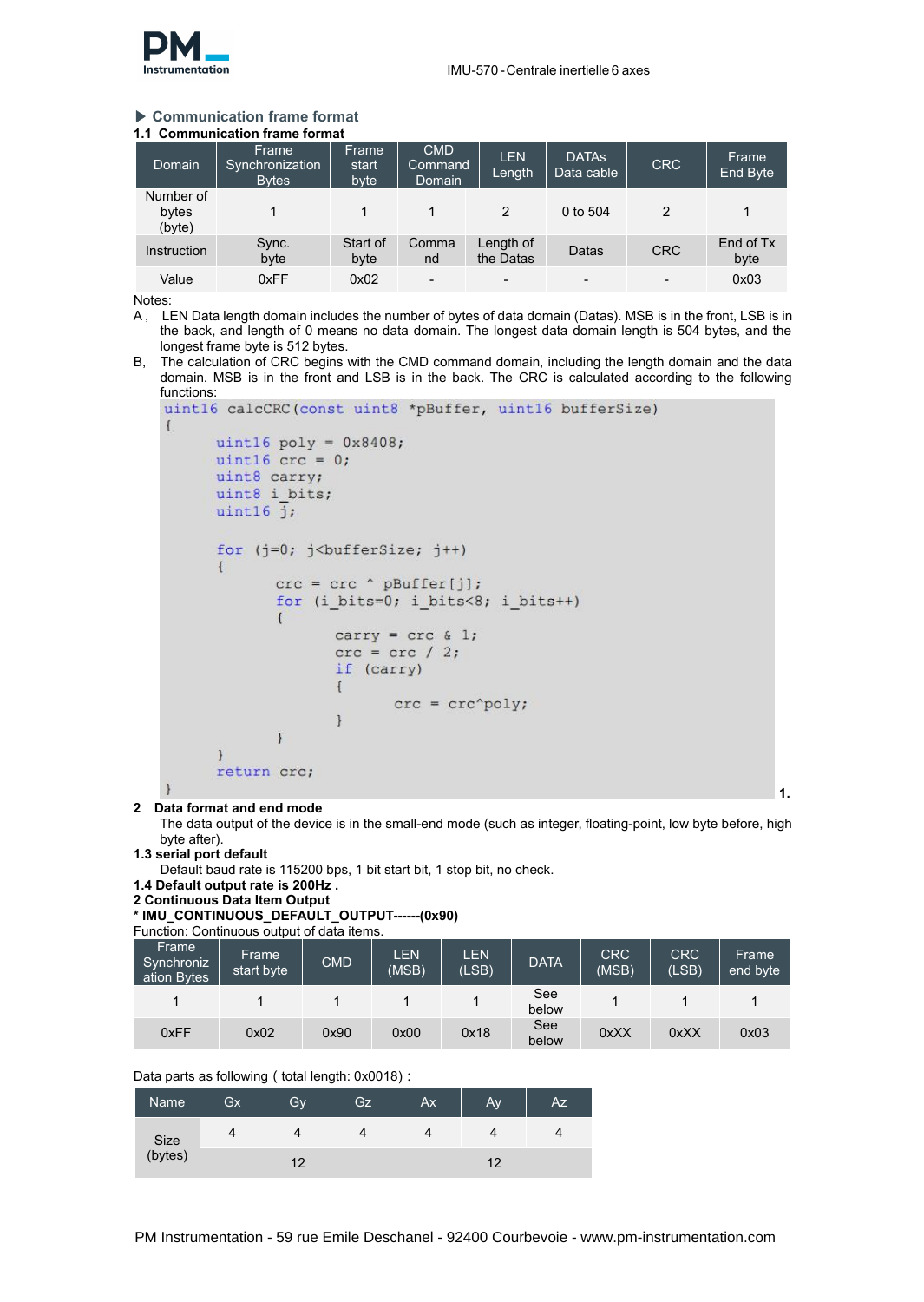

Angular rate of triaxial gyroscope Gx, Gy and Gz, Represented by real32(float), 12 bytes, unit is rad.S-1( Radius/second ).

Storage format :

Gx Gy Gz

Triaxial accelerations Ax, Ay and Az, expressed in real 32 (float), are 12 bytes in m.S<sup>-2</sup>. .

Storage format:

Ax Ay Az Az

E.g:FF 02 90 00 18 04 E3 6F 3B 29 77 07 3B 1C 95 37 BB 0B B8 8B BD BA 54 21 3D AF 5D 1C C13A 43 03

| Data domain | real <sub>32</sub> | float       | unit          |
|-------------|--------------------|-------------|---------------|
| Gx          | 3B6FE304           | 0.003660    | Radian/second |
| Gy          | 3B077729           | 0.002067    | Radian/second |
| Gz          | <b>BB37951C</b>    | $-0.002801$ | Radian/second |
| Ax          | BD8BB80B           | $-0.068222$ | $m.S^{-2}$    |
| Ay          | 3D2154BA           | 0.039387    | $m.S^{-2}$    |
| Az.         | C11C5DAF           | $-9.772872$ | $m.S^{-2}$    |

#### **3. Output mode setting**

Ouptut working mode 。

Modes come in two ways, the following two:

IMU\_NORMAL\_MODE(Normal working mode or call-and-answer mode):0x00

IMU\_CONTINUOUS\_MODE(Continuous output mode):0x01

In which CONTINUOUS MODE(Continuous output mode), different Divider values correspond to the following different output frequencies:

| Divider                 | OUT(Hz)        |
|-------------------------|----------------|
| $\mathbf 0$             | <b>INVALID</b> |
| $\mathbf{1}$            | 200            |
| 2                       | 100            |
| $\overline{\mathbf{4}}$ | 50             |
| $\bf 8$                 | 25             |
| 10                      | 20             |
| 20                      | 10             |
| 40                      | $\overline{5}$ |
| 200                     | 1              |

**Note:Default is IMU\_CONTLNUOUS\_MODE(**Continuous output mode**),output rate 200Hz。**

#### **3.1Setting Output Command \* IMU\_SET\_CONTINUOUS\_MODE------(0x53)**

Function: Set output mode;

Note: Power-off saving function is not available. Only by executing the save setting command can power-off saving function be achieved.

The frame format is as follows: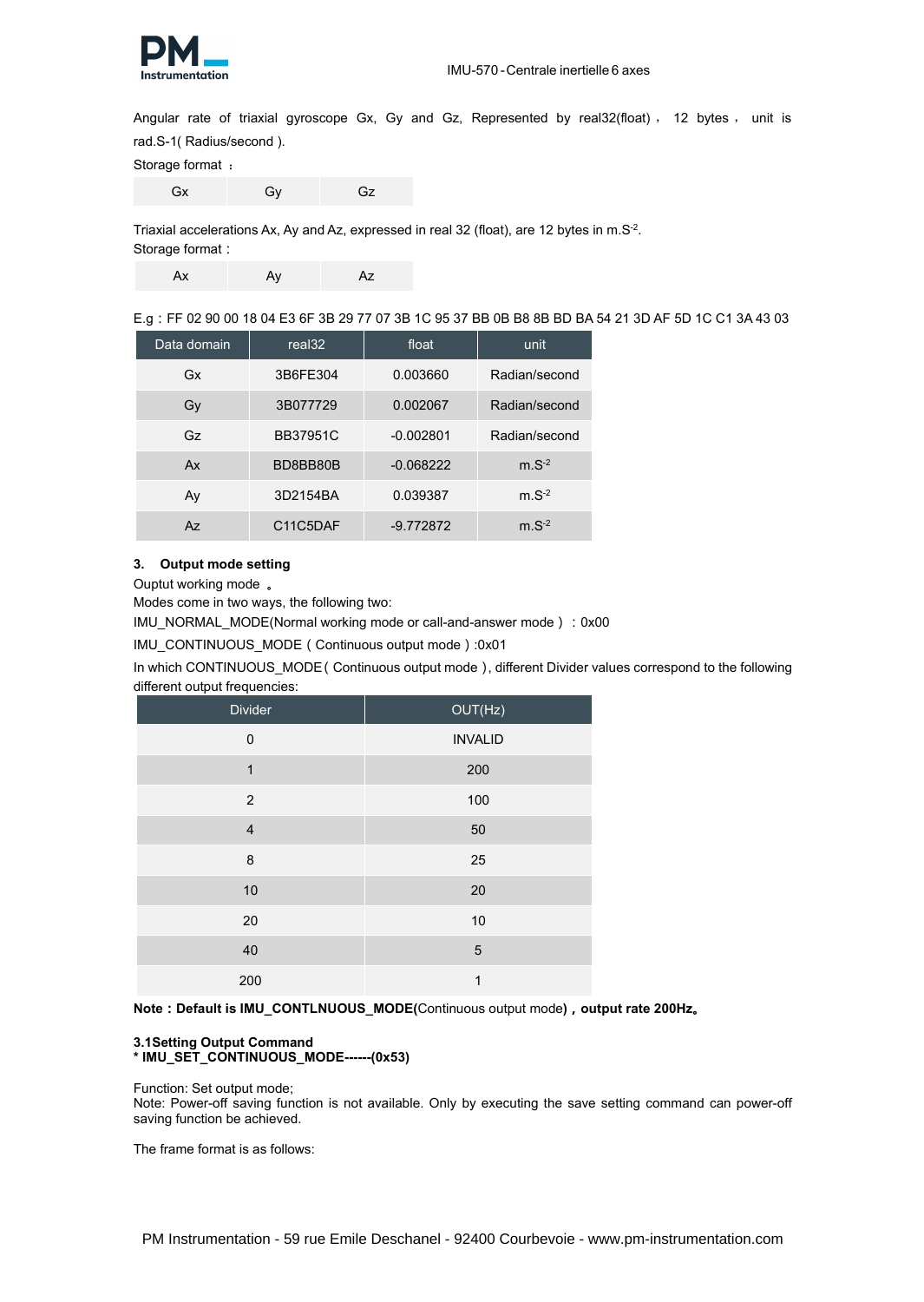

| Frame<br>Synchron<br>ization<br><b>Bytes</b> | Frame<br>start byte | <b>CMD</b> | <b>LEN</b><br>(MSB) | <b>LEN</b><br>(LSB) | <b>DATA</b>     | <b>CRC</b><br>(MSB) | <b>CRC</b><br>(LSB) | Frame<br>end syte |
|----------------------------------------------|---------------------|------------|---------------------|---------------------|-----------------|---------------------|---------------------|-------------------|
|                                              |                     |            |                     |                     |                 |                     |                     |                   |
| 0xFF                                         | 0x02                | 0x53       | 0x00                | 0x03                | As<br>following | 0xXX                | 0xXX                | 0x03              |

In which: DATA

| <b>DATA</b>                |      |                |  |  |  |  |
|----------------------------|------|----------------|--|--|--|--|
| Reserved.Leave to 0(bytes) | Mode | <b>Divider</b> |  |  |  |  |
|                            |      |                |  |  |  |  |
|                            |      |                |  |  |  |  |

Note: above Mode = 1, Continuous output, Divider = 1, output power: 200Hz.

| Reply: |  |  |
|--------|--|--|
|        |  |  |

| IMU_ACK                                      |                     |            |                     |                     |                       |              |                     |                   |
|----------------------------------------------|---------------------|------------|---------------------|---------------------|-----------------------|--------------|---------------------|-------------------|
| Frame<br>Synchron<br>ization<br><b>Bytes</b> | Frame<br>start byte | <b>CMD</b> | <b>LEN</b><br>(MSB) | <b>LEN</b><br>(LSB) | <b>DATA</b>           | CRC<br>(MSB) | <b>CRC</b><br>(LSB) | Frame<br>end byte |
| 1                                            |                     |            |                     |                     |                       |              |                     |                   |
| 0xFF                                         | 0x02                | 0x01       | 0x00                | 0x01                | ERROR_<br><b>CODE</b> | 0xXX         | 0xXX                | 0x03              |

#### **4. Communication parameter setting**

Baud rate , It is a 32-bit integer with the following valid values:9600, 19200, 38400, 57600, 115200, 256000。 **4.1 Baud rate setting**

## **\* IMU\_SET\_PROTOCOL\_MODE-----(0x12)**

Function: Used to set the communication baud rate; (default 115200)

Note: Without power-down saving function, power-down saving function can only be achieved by executing the save setting command.

| Frame<br>Synchron<br>ization<br><b>Bytes</b> | Frame<br>start byte | <b>CMD</b> | <b>LEN</b><br>(MSB) | <b>LEN</b><br>(LSB) | <b>DATA</b>     | <b>CRC</b><br>(MSB) | <b>CRC</b><br>(LSB) | Frame<br>end byte |
|----------------------------------------------|---------------------|------------|---------------------|---------------------|-----------------|---------------------|---------------------|-------------------|
| 4                                            |                     |            |                     |                     | 5               |                     |                     |                   |
| 0xFF                                         | 0x02                | 0x12       | 0x00                | 0x05                | As<br>following | 0xXX                | 0xXX                | 0x03              |

In whchic: DATA parts

|                            | <b>DATA</b>       |
|----------------------------|-------------------|
| Reserved.Leave to 0(bytes) | Baudrate (uint32) |
|                            |                   |
|                            | 115200            |

Note : Baud rate(uint32) is small-end mode, low bytes are in front and high bytes are in the back.

| Reply:                       |  |  |
|------------------------------|--|--|
| $IMI$ $\Lambda$ $\sim$ $\mu$ |  |  |

| <b>IIVIU AUN</b><br>Frame<br>Synchron<br>ization<br><b>Bytes</b> | Frame<br>start byte | <b>CMD</b> | <b>LEN</b><br>(MSB) | <b>LEN</b><br>(LSB) | <b>DATA</b>                | <b>CRC</b><br>(MSB) | <b>CRC</b><br>(LSB) | Frame<br>end byte |
|------------------------------------------------------------------|---------------------|------------|---------------------|---------------------|----------------------------|---------------------|---------------------|-------------------|
|                                                                  |                     |            |                     |                     |                            |                     |                     |                   |
| 0xFF                                                             | 0x02                | 0x01       | 0x00                | 0x01                | ERROR<br>CODE <sup>-</sup> | 0xXX                | 0xXX                | 0x03              |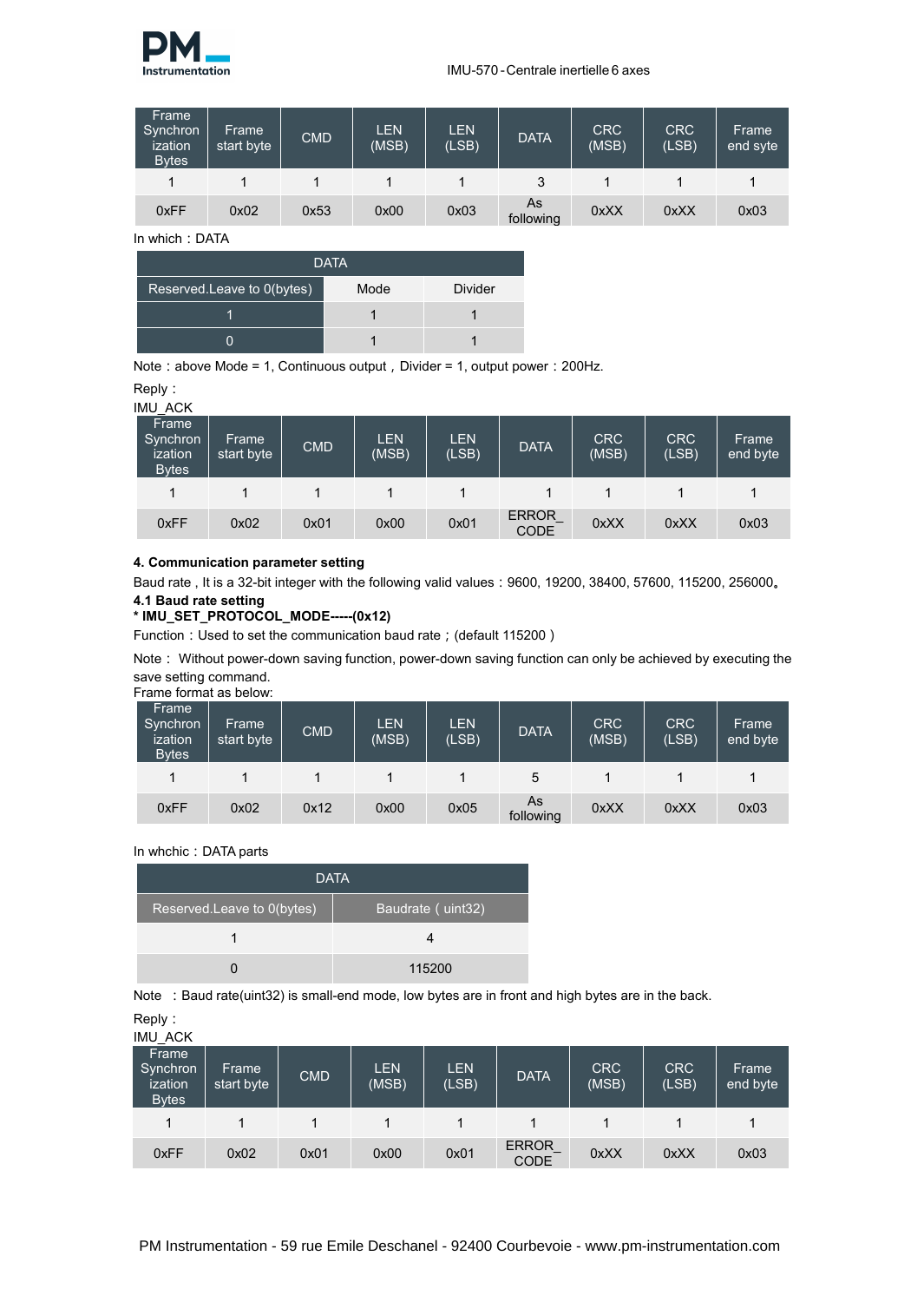

#### **5. Saving settings**

#### **5.1 setting saving commands** \* **IMU\_SAVE\_SETTINGS------(0x24)**

Function: Used to save all setting parameters to EEPROM, with power-down saving function. There is no data domain, and the frame format is as follows:

| Frame<br>Synchron<br>ization<br><b>Bytes</b> | Frame<br>start byte | <b>CMD</b> | LEN<br>(MSB) | <b>LEN</b><br>(LSB) | <b>DATA</b> | CRC<br>(MSB) | <b>CRC</b><br>(LSB) | Frame<br>end byte |
|----------------------------------------------|---------------------|------------|--------------|---------------------|-------------|--------------|---------------------|-------------------|
|                                              |                     |            |              |                     |             |              |                     |                   |
| 0xFF                                         | 0x02                | 0x24       | 0x00         | 0x00                | <b>NULL</b> | 0xXX         | 0xXX                | 0x03              |

Reply:

| <b>IMU_ACK</b>                               |                     |            |                     |                     |                      |              |                     |                   |
|----------------------------------------------|---------------------|------------|---------------------|---------------------|----------------------|--------------|---------------------|-------------------|
| Frame<br>Synchron<br>ization<br><b>Bytes</b> | Frame<br>start byte | <b>CMD</b> | <b>LEN</b><br>(MSB) | <b>LEN</b><br>(LSB) | <b>DATA</b>          | CRC<br>(MSB) | <b>CRC</b><br>(LSB) | Frame<br>end byte |
|                                              |                     |            |                     |                     |                      |              |                     |                   |
| 0xFF                                         | 0x02                | 0x01       | 0x00                | 0x01                | ERROR<br><b>CODE</b> | 0xXX         | 0xXX                | 0x03              |

Remarks: EEROR CODE refer 6 contents ;

#### **6. Answer Frame analysis**

Answer frame format as below :

| Domain                           | Synchron<br>ization<br><b>Bytes</b> | <b>CMD</b>        | <b>LEN</b><br>(MSB) | <b>LEN</b><br>(LSB) | <b>DATA</b>          | <b>CRC</b><br>(MSB) | <b>CRC</b><br>(LSB) | Frame<br>end byte |
|----------------------------------|-------------------------------------|-------------------|---------------------|---------------------|----------------------|---------------------|---------------------|-------------------|
| <b>Byte</b><br>numbers<br>(byte) |                                     |                   |                     |                     |                      |                     |                     |                   |
| Value                            | 0xFF                                | IMU_ACK<br>(0x01) | 0x00                | 0x01                | <b>ERROR</b><br>CODE | 0xXX                | 0xXX                | 0x03              |

Response is the reply of command. Error code reflects the execution of command. Error code (ERROR CODE) determines the response of device to inquiry instruction. The following is a list of error codes.

| <b>IMU Error Code</b> | Value | Description                                |
|-----------------------|-------|--------------------------------------------|
| IMU NO ERROR          | 0x00  | The command has been executed<br>correctly |
| <b>IMU ERROR</b>      | 0x01  | Improper execution of commands             |
| IMU_INVALID_FRAME     | 0x04  | Invalid commands                           |
| IMU INVALID PARAMETER | 0x09  | Invalid parameters                         |

Note: Error codes make up the frame's data domain(DATA)。

#### **7. Query data items(when output Mode = 0, Question-and-answer mode) \* IMU\_GET\_DEFAULT\_OUTPUT------(0x56)**

Function: Gets the current default output data item

Frame format as below:

| Frame<br>Synchron<br>ization<br><b>Bytes</b> | Frame<br>start byte | <b>CMD</b> | <b>LEN</b><br>(MSB) | <b>LEN</b><br>(LSB) | <b>DATA</b> | CRC<br>(MSB) | <b>CRC</b><br>(LSB) | Frame<br>end byte |
|----------------------------------------------|---------------------|------------|---------------------|---------------------|-------------|--------------|---------------------|-------------------|
|                                              |                     |            |                     |                     |             |              |                     |                   |
| 0xFF                                         | 0x02                | 0x56       | 0x00                | 0x00                | <b>NULL</b> | 0xXX         | 0xXX                | 0x03              |

Response:

**\*IMU\_RET\_DEFAULT\_OUTPUT------(0x57)**

Function: return default data item output

Frame format as below: